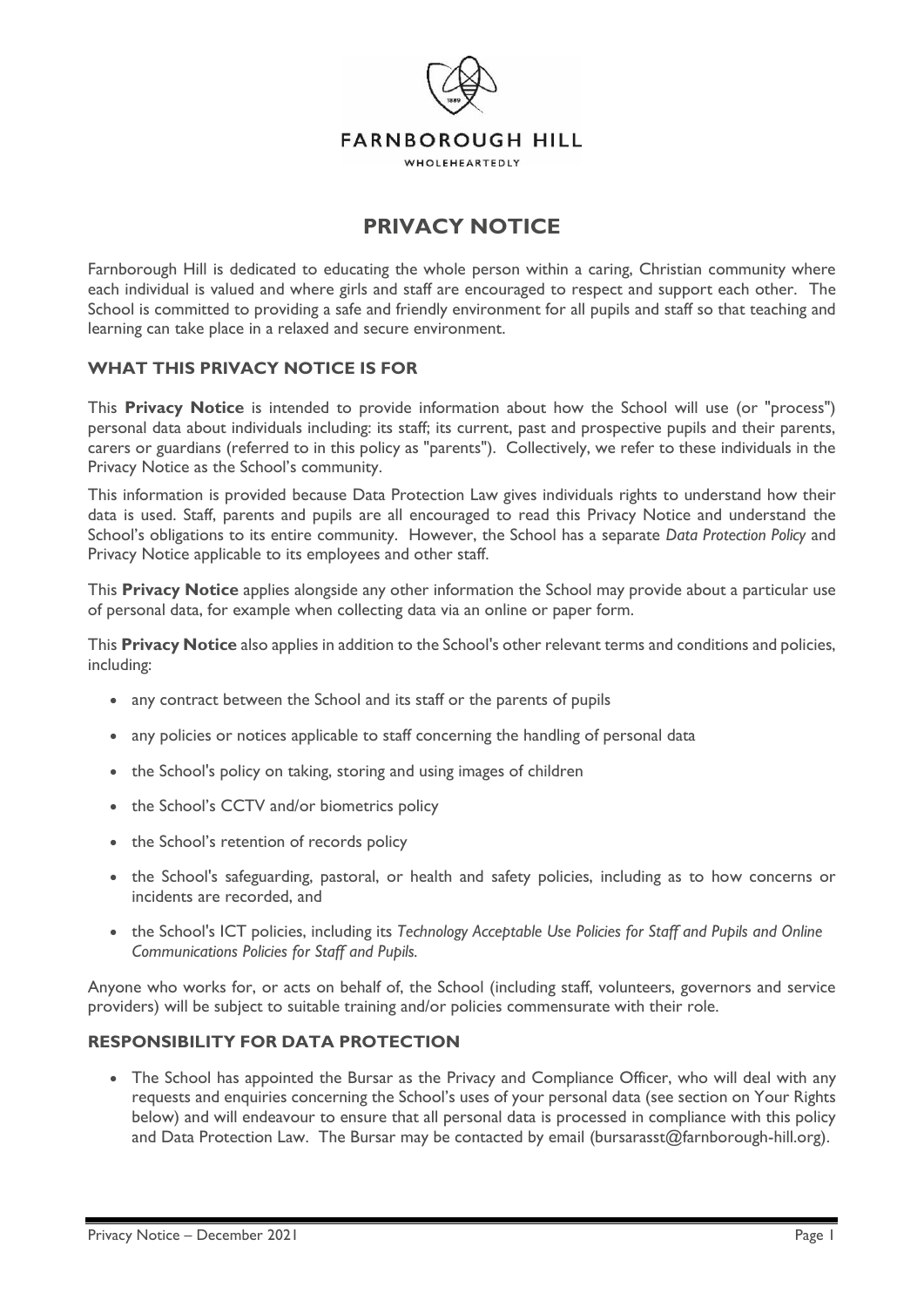## **WHY THE SCHOOL NEEDS TO PROCESS PERSONAL DATA**

In order to carry out its ordinary duties to staff, pupils and parents, the School needs to process a wide range of personal data about individuals (including current, past and prospective staff, pupils or parents) as part of its daily operation.

Some of this activity the School will need to carry out in order to fulfil its legal rights, duties or obligations – including those under a contract with its staff, or parents of its pupils.

Other uses of personal data will be made in accordance with the School's legitimate interests, or the legitimate interests of another, provided that these are not outweighed by the impact on individuals and provided it does not involve special or sensitive types of data.

The School expects that the following uses may fall within that category of its (or its community's) "**legitimate interests**":

- for the purposes of pupil selection, to confirm the identity of prospective pupils and their parents, and retain a record if appropriate for the purposes of future applications or openings;
- to provide education services, including musical education, physical training or spiritual development, career services, and extra-curricular activities to pupils, and monitoring pupils' progress and educational needs, including where such services are provided remotely (either temporarily or permanently);
- maintaining relationships with alumnae and the School community, including direct marketing or fundraising activity;
- for the purposes of donor due diligence, and to confirm the identity of prospective donors and their background and relevant interests;
- for the purposes of management planning and forecasting, research and statistical analysis, including that imposed or provided for by law (such as tax, diversity or gender pay gap analysis);
- to enable relevant authorities to monitor the School's performance and to intervene or assist with incidents as appropriate;
- to give and receive information and references about past, current and prospective pupils, including relating to outstanding fees or payment history, to/from any educational institution that the pupil attended or where it is proposed they attend; and to provide references to potential employers of past pupils;
- to enable pupils to take part in national or other assessments, and to publish the results of public examinations or other achievements of pupils of the School;
- to safeguard pupils' health and welfare and provide appropriate pastoral care;
- to monitor (as appropriate) use of the School's ICT and communications systems in accordance with the School's *ICT Acceptable Use Policy*;
- to make use of photographic images of pupils in school publications, on the School website and (where appropriate) on the School's social media channels in accordance with the School's policy on taking, storing and using images of children;
- for security purposes, including biometrics and CCTV in accordance with the School's *CCTV Policy*;
- to carry out or cooperate with any school or external complaints, disciplinary or investigation process; and
- where otherwise reasonably necessary for the School's purposes, including to obtain appropriate professional advice and insurance for the School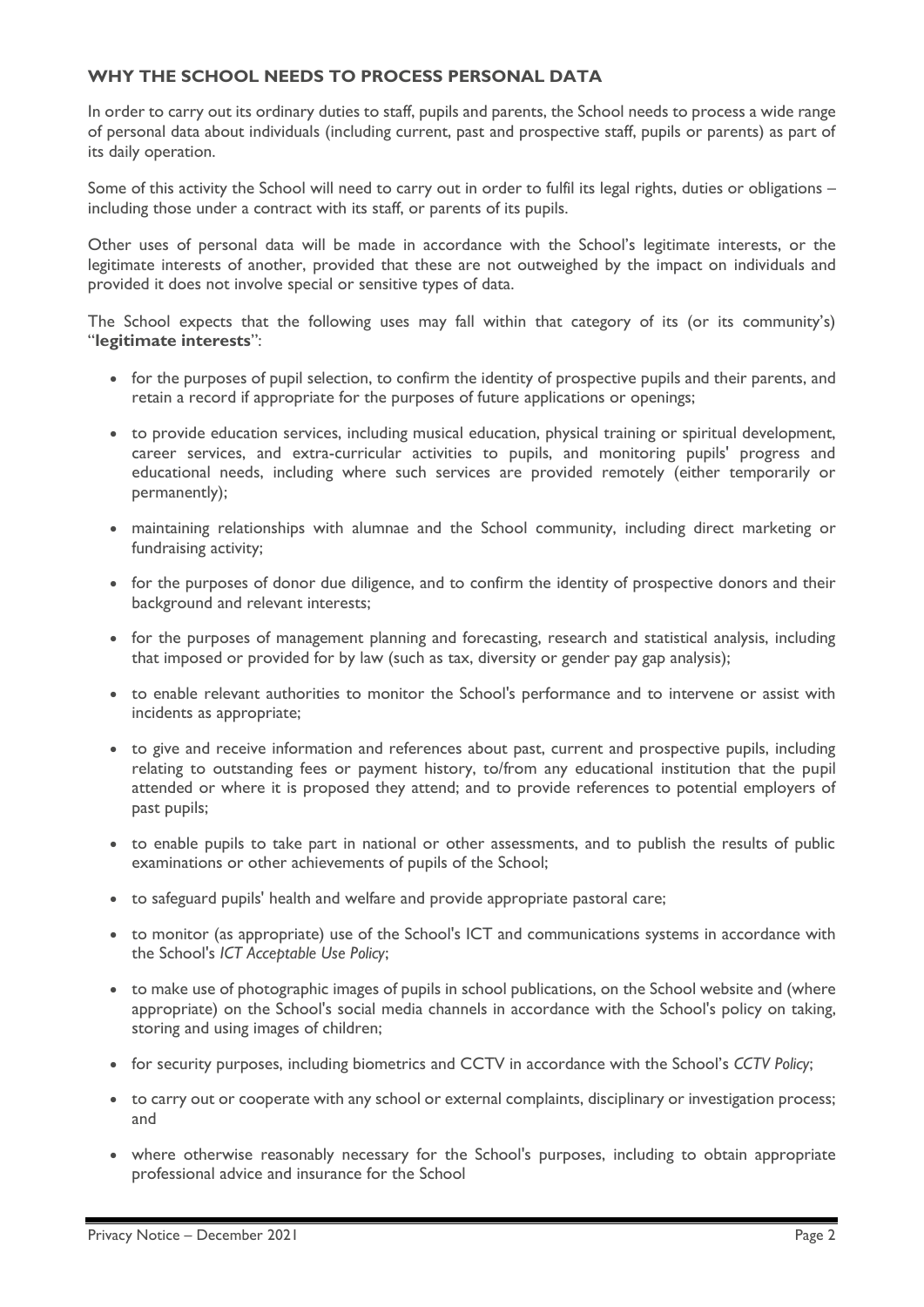In addition, the School may need to process **special category personal data** (concerning health, ethnicity, religion, biometrics or sexual life) or criminal records information (such as when carrying out DBS checks) in accordance with rights or duties imposed on it by law, including as regards safeguarding and employment, or from time to time by explicit consent where required. These reasons may include:

- to safeguard pupils' welfare and provide appropriate pastoral (and where necessary, medical) care, and to take appropriate action in the event of an emergency, incident or accident, including by disclosing details of an individual's medical condition or other relevant information where it is in the individual's interests to do so: for example, for medical advice, for social protection, safeguarding, and cooperation with police or social services, for insurance purposes or to caterers or organisers of school trips who need to be made aware of dietary or medical needs;
- to comply with public health requirements in respect of Covid-19 (or similar) testing: including managing on-site testing and/or processing the results of tests taken by pupils or other members of the School community, and sharing this information with relevant health authorities;
- to provide educational services in the context of any special educational needs of a pupil;
- to provide spiritual education in the context of any religious beliefs;
- in connection with employment of its staff, for example DBS checks, welfare, union membership or pension plans;
- to run any of its systems that operate on biometric data, such as for pupil identification (lunch);
- as part of any school or external complaints, disciplinary or investigation process that involves such data, for example if there are SEND, health or safeguarding elements; or
- for legal and regulatory purposes (for example child protection, diversity monitoring and health and safety) and to comply with its legal obligations and duties of care.

## **TYPES OF PERSONAL DATA PROCESSED BY THE SCHOOL**

This will include by way of example:

- names, addresses, telephone numbers, email addresses and other contact details
- car details (about those who use our car parking facilities)
- biometric information, which will be collected and used by the School in accordance with the *Parent and Pupil Handbook.*
- bank details and other financial information, eg about parents who pay fees to the School and any antimoney laundering information we are required to collect by law
- past, present and prospective pupils' academic, disciplinary, admissions and attendance records (including information about any special needs), and examination scripts and marks
- personnel files, including in connection with academics, employment or safeguarding
- nationality and other immigration status information (eg right to work/study), including copies of passport information;
- where appropriate, information about individuals' health and well-being, and contact details for their next of kin
- references given or received by the School about pupils, and relevant information provided by previous educational establishments and/or other professionals or organisations working with pupils
- correspondence with and concerning staff, pupils and parents (past and present); and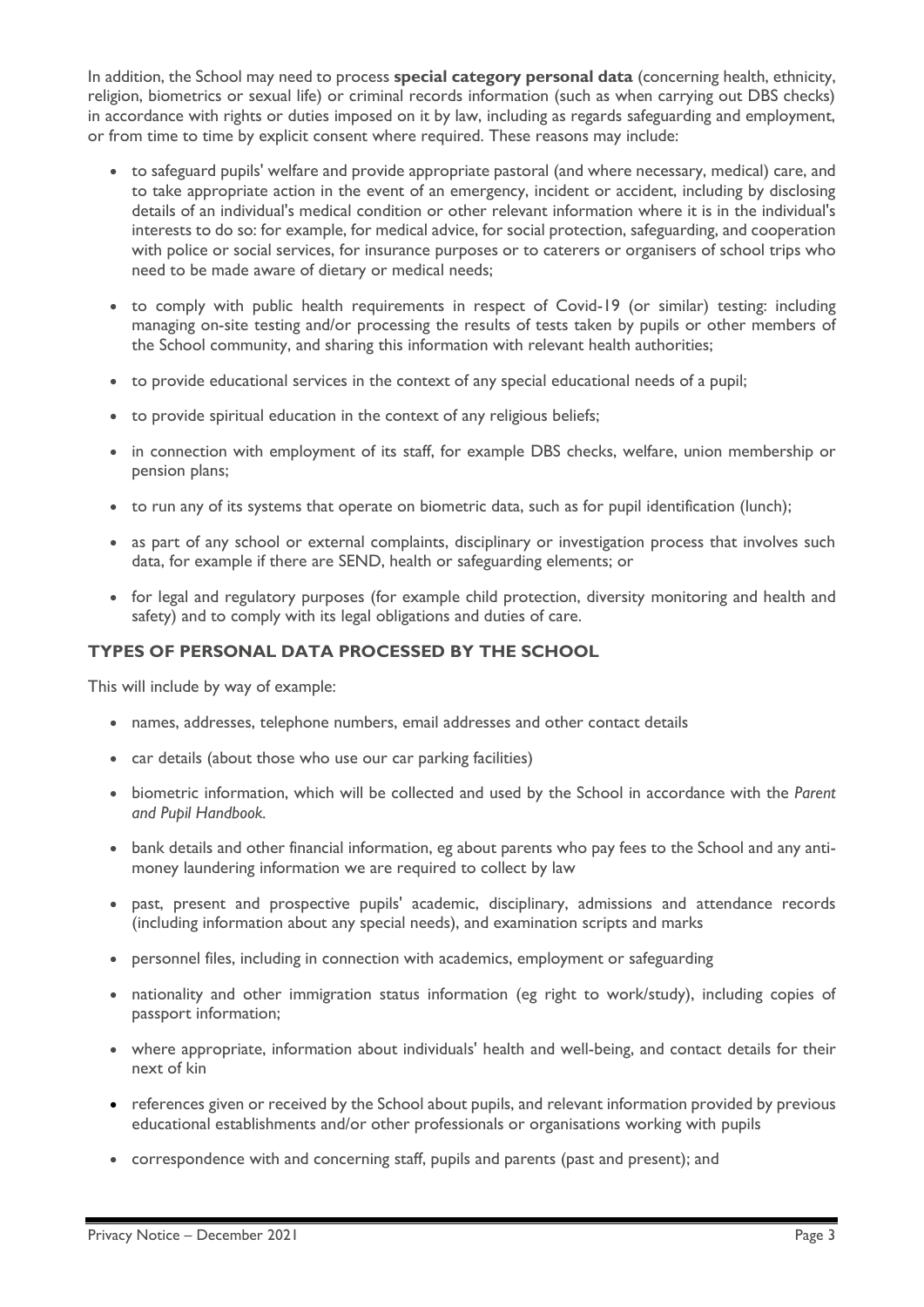• images of pupils (and occasionally other individuals) engaging in school activities, and images captured by the School's CCTV system (in accordance with the School's policy on taking, storing and using images of children)

# **HOW THE SCHOOL COLLECTS DATA**

Generally, the School receives personal data from the individual directly (including, in the case of pupils, from their parents). This may be via a form, or simply in the ordinary course of interaction or communication (such as email or written assessments).

However, in some cases personal data may be supplied by third parties (for example another school, or other professionals or authorities working with that individual); or collected from publicly available resources. This is specifically the case during the process to assess bursary applications when a company is used to gather financial information from parents.

# **WHO HAS ACCESS TO PERSONAL DATA AND WHO THE SCHOOL SHARES IT WITH**

**Processing by third parties.** For the most part, personal data collected by the School will remain within the School, and will be processed by appropriate individuals only in accordance with access protocols (i.e. on a 'need to know' basis). However, some functions are outsourced. including eg ICT, cloud storage/records management, server monitoring, mailing. In accordance with Data Protection Law, this type of external data processing is always subject to contractual assurances that personal data will be kept securely and used only in accordance with the School's specific directions.

**Data sharing**. Occasionally, the School will need to share personal information relating to its community of staff, pupils and parents with third parties, such as:

- the Friends of Farnborough Hill (the PTA);
- appropriate contractors, such as visiting music teachers;
- professional advisers (eg lawyers, insurers, PR advisers and accountants);
- examination boards;
- Stage 3 complaints panels, which will include independent panel members;
- third parties and their advisers in the event of a possible or actual sale, merger or other restructuring of the School; and
- government authorities (eg HMRC, DfE, CAFCASS, police, Home Office, a relevant public health / NHS body and / or local authority) and/or appropriate regulatory bodies

# **ACCESS TO SENSITIVE DATA**

Particularly strict rules of access apply in the context of:

- medical records; and
- pastoral or safeguarding files

**Medical data**. The School needs to process such information to comply with statutory duties and to keep pupils and others safe, but the School will ensure only authorised staff can access information on a need-toknow basis. This may include wider dissemination if needed for school trips or for catering purposes. Express consent will be sought where appropriate.

However, a certain amount of any SEND pupil's relevant information will need to be provided to staff more widely in the context of providing the necessary care and education that the pupil requires.

**Safeguarding data.** Staff, pupils and parents are reminded that the School is under duties imposed by law and statutory guidance (including **[Keeping Children Safe in Education or KCSIE](https://assets.publishing.service.gov.uk/government/uploads/system/uploads/attachment_data/file/954314/Keeping_children_safe_in_education_2020_-_Update_-_January_2021.pdf) (2021)**) to record or report incidents and concerns that arise or are reported to it, in some cases regardless of whether they are proven, if they meet a certain threshold of seriousness in their nature or regularity. This is likely to include file notes on personnel or safeguarding files, low-level concerns records kept about adults, and in some cases referrals to relevant authorities such as the LADO or police. For further information about this, please view the School's *Safeguarding Policy* and *Low Level Concerns Policy*.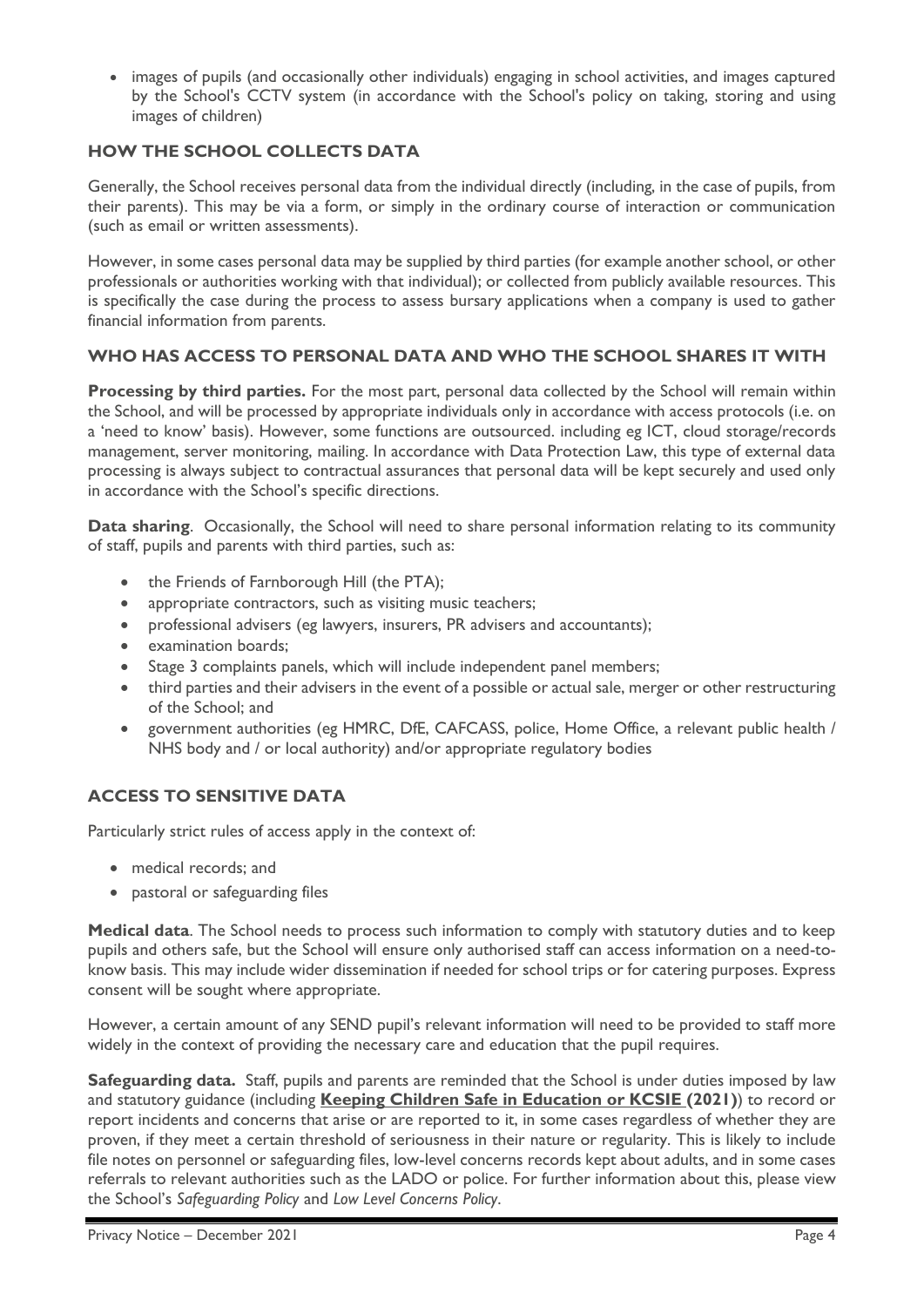KCSIE also requires that, whenever a child leaves the School to join another school or college, his or her child protection file is promptly provided to the new organisation. The School will retain a copy in accordance with its retention policy for material related to safeguarding matters.

# **HOW LONG WE KEEP PERSONAL DATA**

The School will retain personal data securely and only in line with how long it is necessary to keep for a legitimate and lawful reason. Typically, the legal recommendation for how long to keep ordinary staff and pupil personnel files is up to seven years or the age of twenty-five, respectively, following departure from the School. However, incident reports and safeguarding files will need to be kept much longer, in accordance with specific legal requirements. If you have any specific queries about how this policy is applied or wish to request that personal data that you no longer believe to be relevant is considered for erasure, please contact the Bursar by email (bursarasst@farnborough-hill.org). However, please bear in mind that the School will often have lawful and necessary reasons to retain some personal data even following such request.

# **KEEPING IN TOUCH AND SUPPORTING THE SCHOOL**

The School will use the contact details of parents, alumnae and other members of the School community to keep them updated about the activities of the School, or alumnae and parent events of interest, including by sending updates and newsletters, by email and by post. Unless the relevant individual objects, the School will also:

- Share personal data about parents and/or alumnae, as appropriate, with organisations set up to help establish and maintain relationships with the School community, such as the Farnborough Hill Friends and the Farnborough Hill Old Girls' Association;
- Contact parents and/or alumnae (including via the organisations above) by post and email in order to promote and raise funds for the School and, where appropriate, other worthy causes;
- Should you wish to limit or object to any such use, or would like further information about them, please contact the Bursar in writing. You always have the right to withdraw consent, where given, or otherwise object to direct marketing or fundraising. However, the School is nonetheless likely to need nonetheless to retain some of your details (not least to ensure that no more communications are sent to that particular address, email or telephone number).

### **YOUR RIGHTS**

Individuals (both pupils and parents) have various rights under Data Protection Law to access and understand their own personal data held and processed by the School, and in some cases to ask for it to be erased or amended, or to have it transferred elsewhere, or for the School to stop processing it, but subject to certain exemptions and limitations.

The School will endeavour to respond to any such written requests as soon as is reasonably practicable and in any event within statutory time limits (which is generally one month, but actually fulfilling more complex or multiple requests, eg those involving third party information, may take 1-2 months longer) in the case of requests for access to information.

The School will be better able to respond quickly to smaller, targeted requests for information made during term time. If the request is manifestly excessive or similar to previous requests, the School may ask you to reconsider or require a reasonable fee for the administrative costs of complying with the request, or in certain cases refuse the request (but only where Data Protection Law allows it, and in accordance with relevant regulatory guidance).

If you consider that the personal data we hold on you is inaccurate, please let us know. However, the School will not necessarily delete or amend views, opinions, notes or records purely on the request of an individual who disputes the account, although we may keep a record of all parties' viewpoints.

You should be aware that GDPR rights (including the right of access) are limited to your own personal data, and certain data is exempt. This will include information which identifies other individuals (and parents need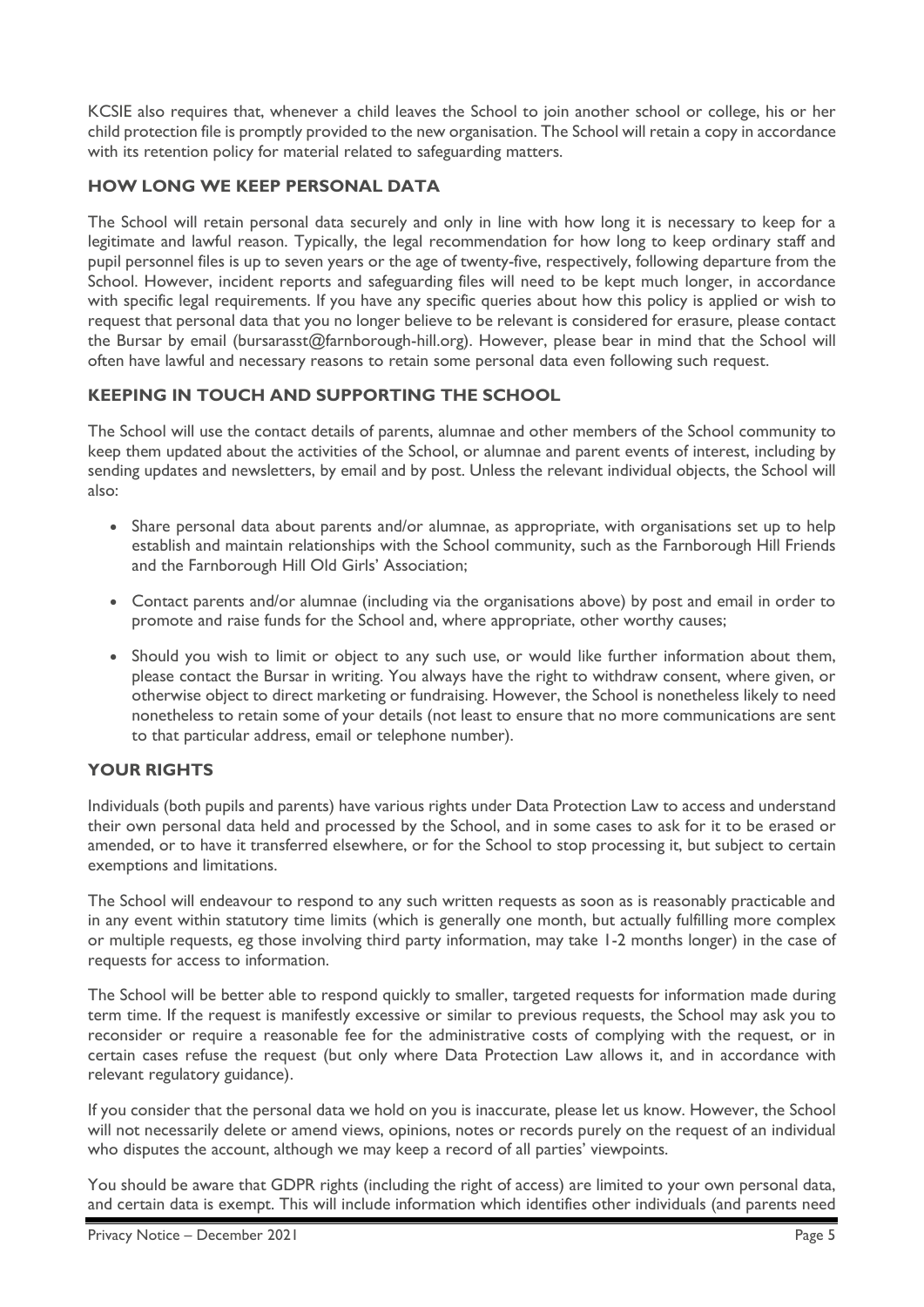to be aware this may include their own children, in certain limited situations – please see further below), or information which is subject to legal privilege (for example legal advice given to or sought by the School, or documents prepared in connection with a legal action, or where a duty of confidence is owed by a legal adviser).

The School is also not required to disclose any pupil examination scripts (or other information consisting solely of pupil test answers, potentially including in mock exam scripts or other types of exams / tests used to assess performance – although markers' comments may still be disclosable if they constitute pupil personal data). The School is also not required to provide examination or other test marks ahead of their ordinary publication date, nor share any confidential reference held by the School that was (or will be) given for the purposes of the education, training, appointment or employment of any individual.

These exemptions necessarily apply also in the context of teacher-assessed grades, where required in the absence of formal public examinations due to pandemic conditions.

You may have heard of the "right to be forgotten". However, we will sometimes have compelling reasons to refuse specific requests to amend, delete or stop processing your (or your child's) personal data: for example, a legal requirement, or where it falls within a proportionate legitimate interest identified in this Privacy Notice. Generally, if the School still considers the processing of the personal data to be reasonably necessary, it is entitled to continue. All such requests will be considered on their own merits.

### **PUPIL REQUESTS**

Pupils can make subject access requests for their own personal data, provided that, in the reasonable opinion of the School, they have sufficient maturity to understand the request they are making (see section *Whose Rights* below). A pupil of any age may ask a parent or other representative to make a subject access request on her behalf.

Indeed, while a person with parental responsibility will generally be entitled to make a subject access request on behalf of younger pupils, the law still considers this information to be the child's. For older pupils, the parent making the request may need to evidence their child's authority for the specific request. Requests not considered in the child's best interests may sometimes be refused.

Pupils aged 12 or 13 (Year 8) and above are generally assumed to have this level of maturity, although this will depend on both the child and the personal data requested, including any relevant circumstances at home. Slightly younger children may however be sufficiently mature to have a say in this decision, depending on the child and the circumstances.

### **PARENTAL REQUESTS**

It should be clearly understood that the rules on subject access are not the sole basis on which information requests are handled. Parents may not have a statutory right to information, but they and others will often have a legitimate interest or expectation in receiving certain information about pupils without their consent. The School may consider there are lawful grounds for sharing with or without reference to that pupil.

Parents will in general receive educational and pastoral updates about their children, in accordance with the Parent Contract. Where parents are separated, the School will in most cases aim to provide the same information to each person with parental responsibility, but may need to factor in all the circumstances including the express wishes of the child, court orders, or pastoral issues.

All information requests from, or on behalf of, pupils – whether made under subject access or simply as an incidental request – will therefore be considered on a case by case basis.

### **CONSENT**

Where the School is relying on consent as a means to process personal data, any person may withdraw this consent at any time (subject to similar age considerations as above). Examples where we do rely on consent are: eg biometrics, certain types of uses of images. Please be aware however that the School may not be relying on consent but have another lawful reason to process the personal data in question even without your consent.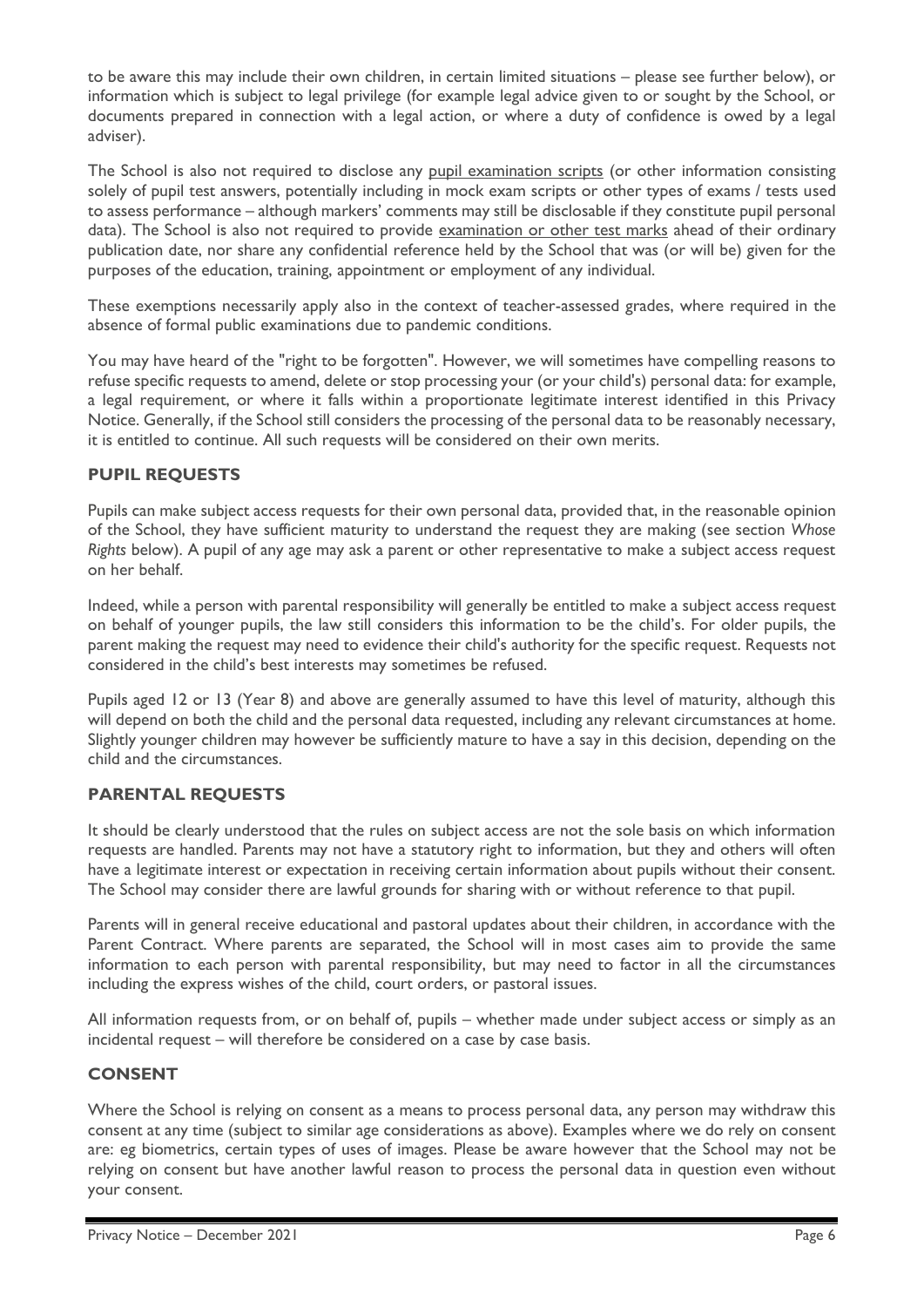That reason will usually have been asserted under this Privacy Notice or may otherwise exist under some form of contract or agreement with the individual (eg an employment or parent contract, or because a purchase of goods, services or membership of an organisation such as an alumnae or parents' association has been requested).

## **WHOSE RIGHTS**

The rights under Data Protection Law belong to the individual to whom the data relates. However, the School will often rely on parental authority or notice for the necessary ways it processes personal data relating to pupils – for example, under the parent contract, or via a form. Parents and pupils should be aware that this is not necessarily the same as the School relying on strict consent (see section on Consent above).

Where consent is required, it may in some cases be necessary or appropriate – given the nature of the processing in question, and the pupil's age and understanding – to seek the pupil's consent, either alongside or in place of parental consent. Parents should be aware that in such situations they may not be consulted, depending on the interests of the child, the parents' rights at law or under their contract, and all the circumstances.

In general, the School will assume that pupils' consent is not required for ordinary disclosure of their personal data to their parents, eg for the purposes of keeping parents informed about the pupil's activities, progress and behaviour, and in the interests of the pupil's welfare, unless, in the School's opinion, there is a good reason to do otherwise.

However, where a pupil seeks to raise concerns confidentially with a member of staff and expressly withholds their agreement to their personal data being disclosed to their parents, the School may be under an obligation to maintain confidentiality unless, in the School's opinion, there is a good reason to do otherwise; for example where the School believes disclosure will be in the best interests of the pupil or other pupils, or if required by law.

Pupils are required to respect the personal data and privacy of others, and to comply with the School's *ICT Acceptable Use Policy* and the *School Rules*. Staff are under professional duties to do the same covered under the relevant staff policy (Staff and Employment Handbooks).

# **DATA ACCURACY AND SECURITY**

The School will endeavour to ensure that all personal data held in relation to an individual is as up-to-date and accurate as possible. Individuals must please notify the Bursar or the School Office of any significant changes to important information, such as contact details, held about them.

An individual has the right to request that any out-of-date, irrelevant or inaccurate information about them is erased or corrected (subject to certain exemptions and limitations under Data Protection Law): please see above for details of why the School may need to process your data, and who you may contact if you disagree.

The School will take appropriate technical and organisational steps to ensure the security of personal data about individuals, including policies around use of technology and devices, and access to school systems. All staff and governors will be made aware of this policy and their duties under Data Protection Law and receive relevant training.

### **THIS POLICY**

**The School will update this Privacy Notice from time to time. Any substantial changes that affect your rights will be provided to you directly as far as is reasonably practicable.**

## **QUERIES AND COMPLAINTS**

Any comments or queries on this policy should be directed to the Bursar using the contact details on the School website.

If an individual believes that the School has not complied with this policy or acted otherwise than in accordance with Data Protection Law, they should utilise the School complaints procedure and should also notify the Bursar. The School can also make a referral to or lodge a complaint with the Information